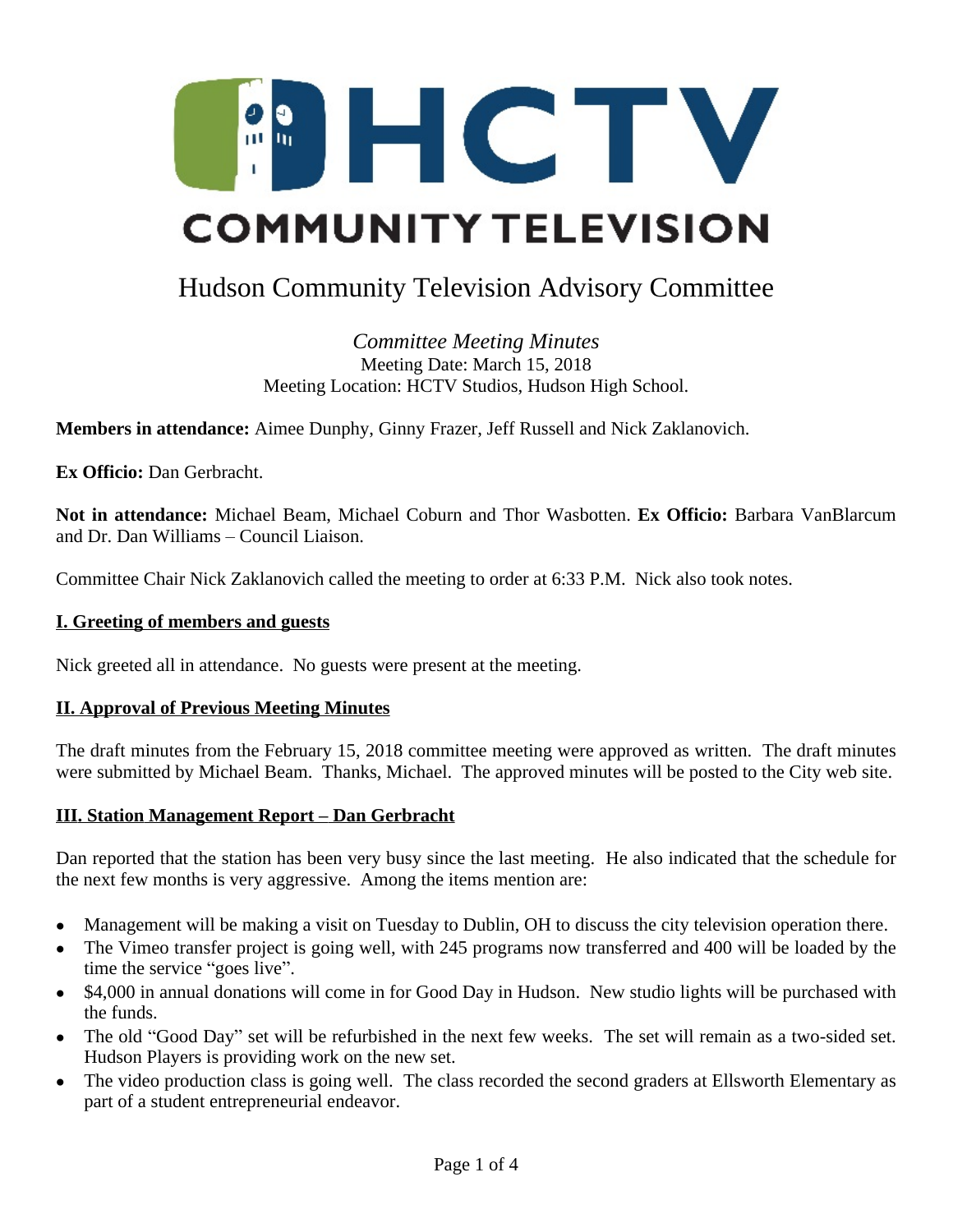# **III. Station Management Report - Dan Gerbracht, continued**

- The class is working with school Superintendent Phil Herman on a monthly video production about interesting people in the school district. The production will be totally produced by the students.
- Ginny Frazer mentioned that there is a pamphlet being created about the "favorites" of the Kindergarten students, which could be a subject that could be part of the Phil Herman program series.
- Spectrum Cable submitted a disconnect notice to the station for \$1,400 for unpaid cable service. The problem has been resolved.
- The video production class was written up in the most recent edition of the Hudson Explorer newspaper.
- Fourteen students have signed up for the next video production class. The class capacity may be held to 10.
- A motion graphics class may be started at the High School and HCTV may be integrated with that new class.
- The remodeling of the Media Center will cause temporary problems with the recording of the meetings that will be relocated into another room. A permanent cable installation to the temporary room would cost about \$4,000, so a temporary connection may be needed initially to maintain the requirement for meeting coverage.
- The opening of the new Hudson High Alumni Room was recorded as part of the Pancake Breakfast event.
- Hudson Community Chorus has requested that HCTV record their May concert.
- The Art in the Park music concert for Hudson Band was recorded.
- Christ Church, Episcopal recorded a recent event at their facility.
- The Margaret Clark Morgan Impact award ceremony is presently airing on HCTV.
- KB Time has recorded a new program with Ethan Jones, a member of the Video Production class. KB Time also recorded a discussion with the last manager of Geauga Lake Park.
- HCTV has recorded several Safety Training programs for training use by the City.
- Recent Facebook Live presentations included a Middle School Design Forum for the school district.
- The Safety Forum for Hudson Schools was recorded and presented via Facebook Live. Current count shows 2,500 Facebook views of the Safety Forum program.
- The recent OHSAA State Swim Tournament has been on the station, recorded and shared by Spectrum Cable – the first time that they have ever shared any of their programming.
- Discussions are taking place with Western Reserve PBS about HCTV airing their monthly "Around Akron" program.
- The Bloodhound rocket car event will take place again in May. The event will be recorded and presented via Facebook Live.
- Three additional editions of the "Hudson Cooks" program will be recorded in the next week.
- Hudson High School graduation will be recorded in May.
- Hudson High School Spring Concerts will be recorded and broadcast live in the end of April.
- The Hudson High Girl's Lacrosse Team has requested coverage of their matches.
- The City is asking HCTV to produce several social media events each month, including severe weather and fire extinguisher programs. A program about the Safety Force Dispatcher operation is also in the works.
- The open Production Assistant position will be filled shortly.
- HCTV has recording work completed on a "Visit Hudson" program, but the project still needs some work to be completed.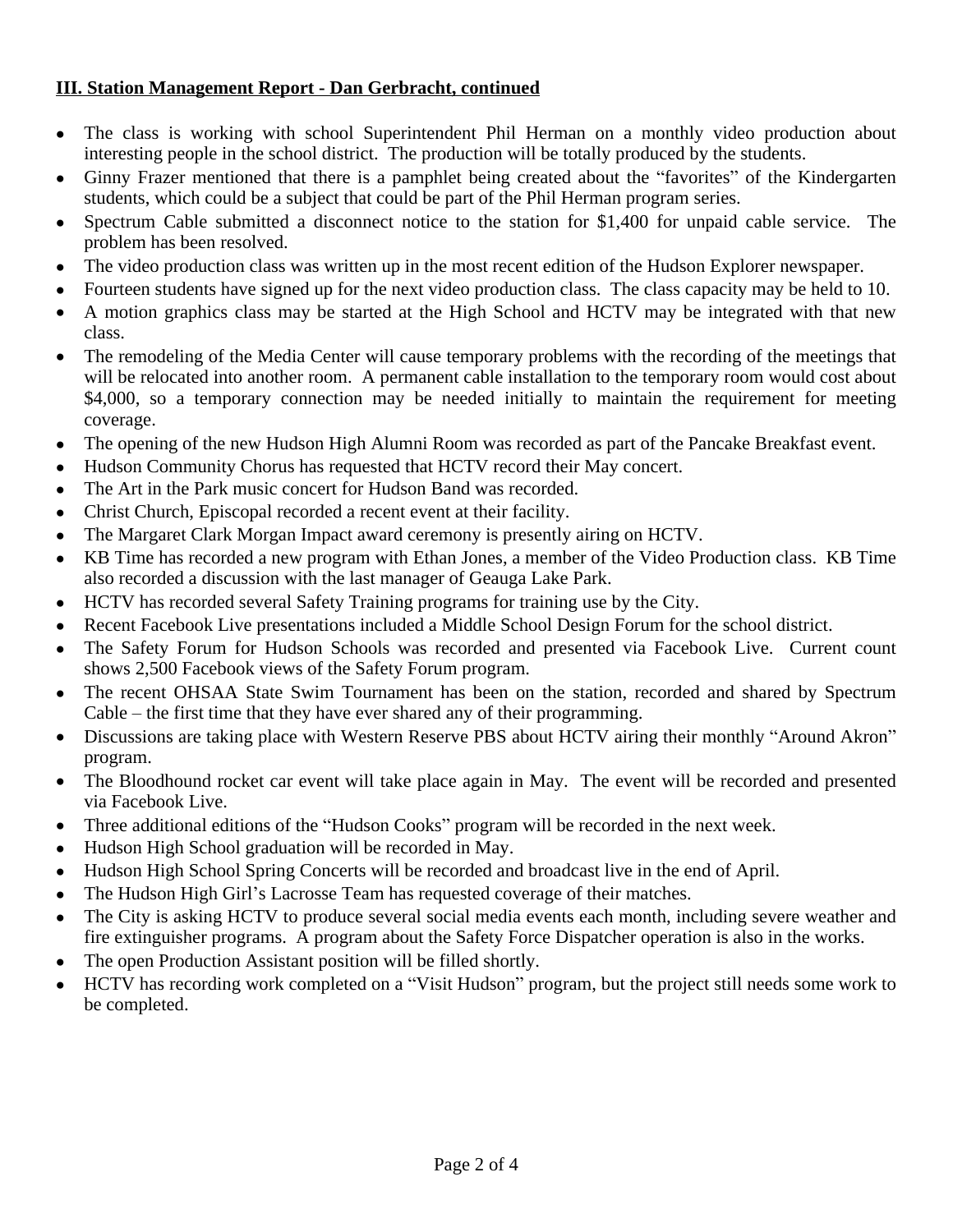## **IV. Public Access Rules**

The City Solicitor has reviewed the recently updated Public Access rules and has approved them, with minor modifications. City Council will be asked to approve the new rules at their next regular meeting. Prior to that vote, the Advisory Committee was asked to review and vote to approve the new rules. The committee voted unanimously to approve the updated rules.

Going forward, the Solicitor has asked that the committee take the responsibility for approving any further changes in the Public Access rules, freeing Council from that responsibility. The Solicitor also suggested that the committee assume the responsibility for addressing any problems or complaints arising from application of the rules. The committee voted unanimously to accept future Public Access rule approval and conflict resolution responsibility.

## **V. Friends of Hudson Community Television**

The next Friends of HCTV meeting will take place following the committee meeting on April 19. A new logo for the organization is being developed by the Graphics Design class at the High School.

#### **VI. New Access Programming**

Nick said that work is beginning on the proposed documentary on the pitcher Cy Young, to be hosted by Western Reserve Academy Historian Thomas L. Vince. An initial visit to Newcomerstown, OH, the birthplace of Cy Young, is scheduled to occur in the next week, for gathering of information and preliminary recording.

Nick also said that editing for the recent Hudson Heritage Association meeting about the historic efforts in Bedford, OH is almost complete and the program will be ready for the following week's schedule. A program about Islam in America, recorded at the Hudson Woman's Club, has been edited and will be part of next week's schedule.

#### **VII. Previous Meeting Follow Up & Once Around**

Jeff Russell asked about the status of the new station pamphlets. Dan said that he would meet with Barb VanBlarcum next week to discuss finalizing the documents.

Ginny Frazer asked about future grant requests, particularly with the Ohio Historical Society. She noted that many grants, including the OHS, have restrictions on the amount of the grant that can be used for equipment purchases. She said that other portions of the grants could be used for salaries. Dan said that he would inquire with the City Finance department to see if such an arrangement could be brought forward.

Ginny asked about obtaining a grant for digitizing and archiving the historic Hudson Schools information that was recently put on display in the new Alumni Room at the High School. Ginny said that she would contact School Communications Manager, Cheryl Sheatzley about the idea of creating a searchable archive for the Alumni Room.

Ginny also mentioned that the upcoming historic book about the Hudson Schools is being funded via GoFundMe. She asked if that would be an applicable donation method for the equipment needs of the station. Dan responded that the "Friends of" organization could accept donations in that manner, but not the station directly.